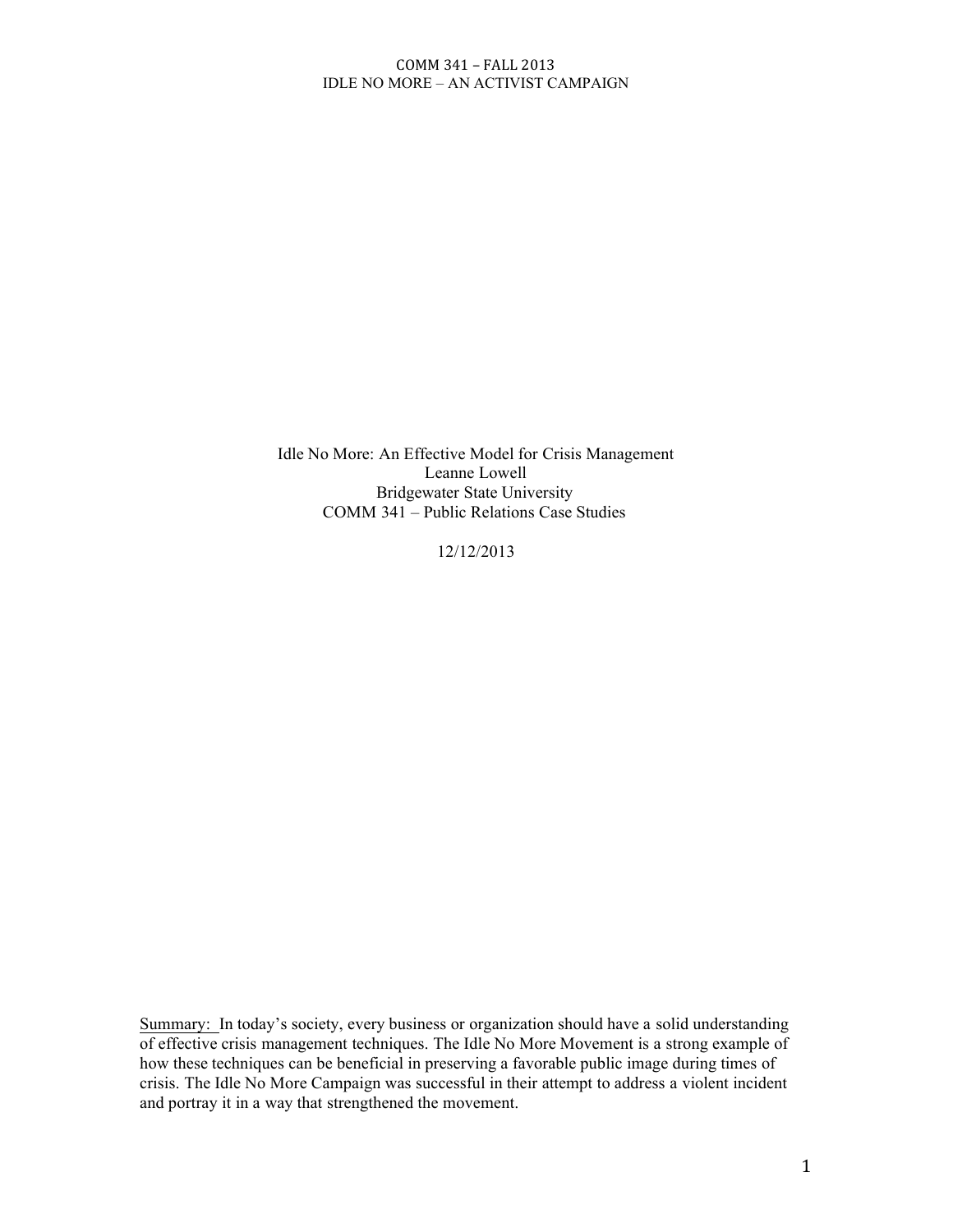The Idle No More campaign is defined as a network of native communities who have come together to push for coexistence. The group spends their time and effort taking part in what they consider to be a peaceful revolution for change. They focus on a variety of issues that impact their own communities such as violence against women, and environmental protection. The Idle No More mission statement reads: "Idle No More calls on all people to join in a revolution which honors and fulfills Indigenous sovereignty which protects the land and water." The group achieves this by continuing to work to restore and protect the rights of their people, but like any type or revolution, conflict and confrontation is simply part of the process.

Although it is easy to mistake the Idle No More campaign for a movement that is simply based on environmental issues, there is an even larger issue at the center of the movement. The Idle No More Movement focuses on the concept of indigenous sovereignty. Sovereignty can simply be defined as holding supreme power or authority over a group. The government's failure to consult with indigenous peoples over changes in legislation has been as issue that has created this strong movement. Many native groups have felt as though the government has gotten away with stripping them of their own basic human rights. They still feel as though they have been denied access to land that had once been peacefully occupied by their ancestors. They have grown to resent the government for depriving them of the land's rich resources and view selfgovernment as a way to correct the feelings of wrongful oppression. Many indigenous people believe that self-government will grant them the ability to practice their own culture and customs without regulation or unnecessary government interference. Since its establishment in December 2012, Idle No More movement has gained thousands of followers that are now demanding the security of the rights of Indigenous people that they consider long overdue.

The Idle No More campaign has teamed up with Defenders of the Land, another group dedicated to the advancement of indigenous communities across Canada to combat this issue of sovereignty. The Defenders of the Land explain their mission in the following statement found on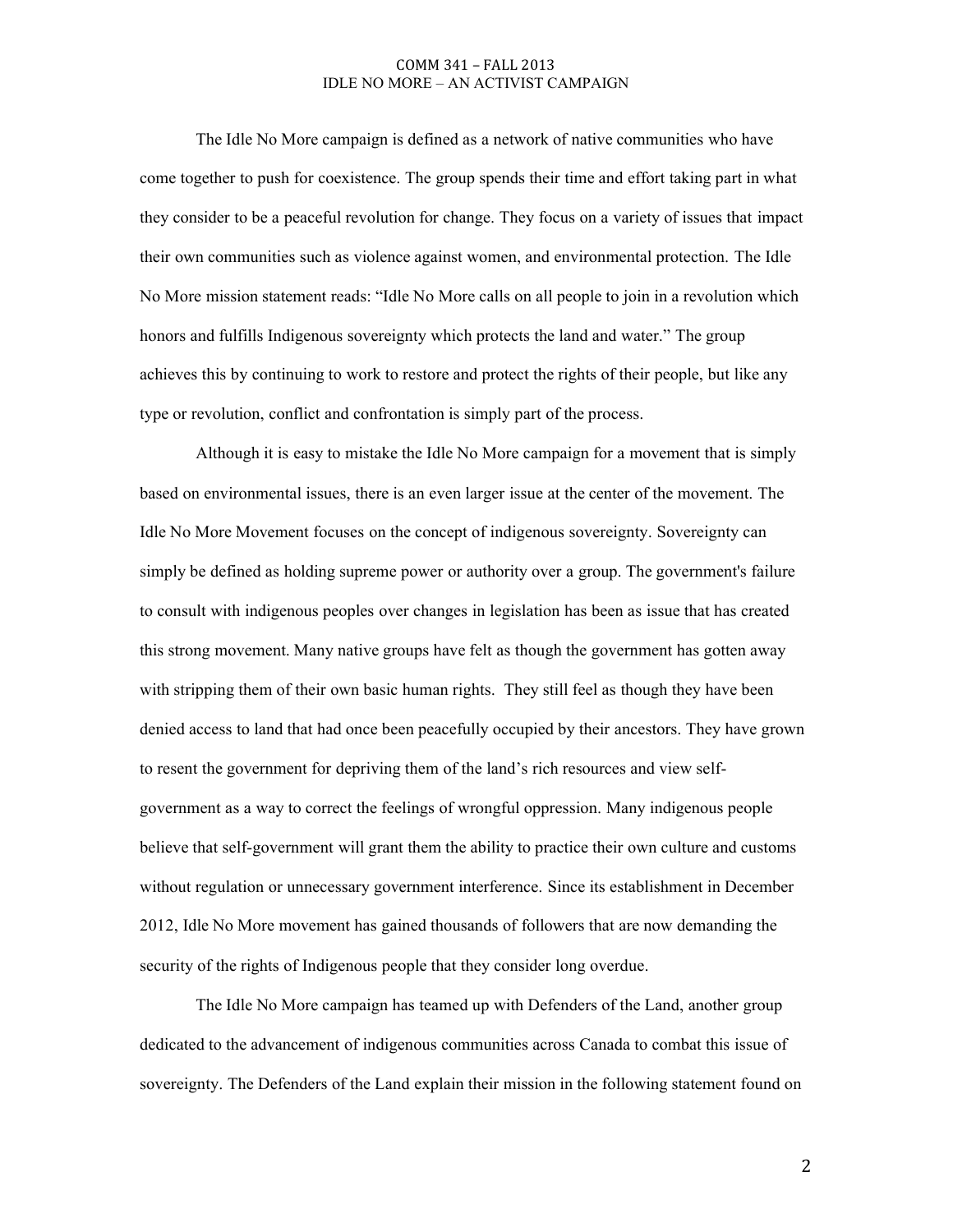the organization's website: "We, Indigenous Peoples of the territory known as Canada who are defending our lands and waters, our ways of life, and our rights, are of one mind that: We are sovereign nations. We will determine our own destinies in accordance with our own customs, laws, and traditions - not in a way dictated to us by Canadian and provincial governments, and without interference by these governments".

The Idle No More Campaign plans to accomplish national sovereignty by developing leadership structure and councils, coordinating rallies, and gaining additional support through the use of social media sites. They also plan on hiring experienced experts so that they may become well versed in topics like treaty research and indigenous rights. They are looking to request meetings with First Nations leadership to have discussions with the government and present their wishes as well as their concerns. These efforts to combat unfair government practices are not something that can be achieved over night. Like any revolution, their efforts have triggered a great deal of conflict and have even resulted in violence.

On October 17th, an anti-fracking protest turned violent in New Brunswick, Canada. Members of the first nation came out to express their dissatisfaction with natural resources company SWN Canada. SWN began exploring the region looking for natural gas deposits within the land. Protestors grew increasingly unhappy and worried that the company would eventually choose to begin a process known as fracking. Fracking is defined as "the process of extracting natural gas from shale rock layers deep within the earth". It allows companies like SWN Canada, to access natural gas that is located deep beneath the earth's surface. These natural gas deposits were once considered to be unreachable by mankind until the process of fracking had been developed. The process involves injecting chemicals into the earth to break out the resource deposits. Many opponents consider these chemicals to be extremely harmful to the environment. According to Earth Justice, an organization that is against fracking, the process is "poisoning our air and water and on its way to jeopardizing the health of millions". They also claim that one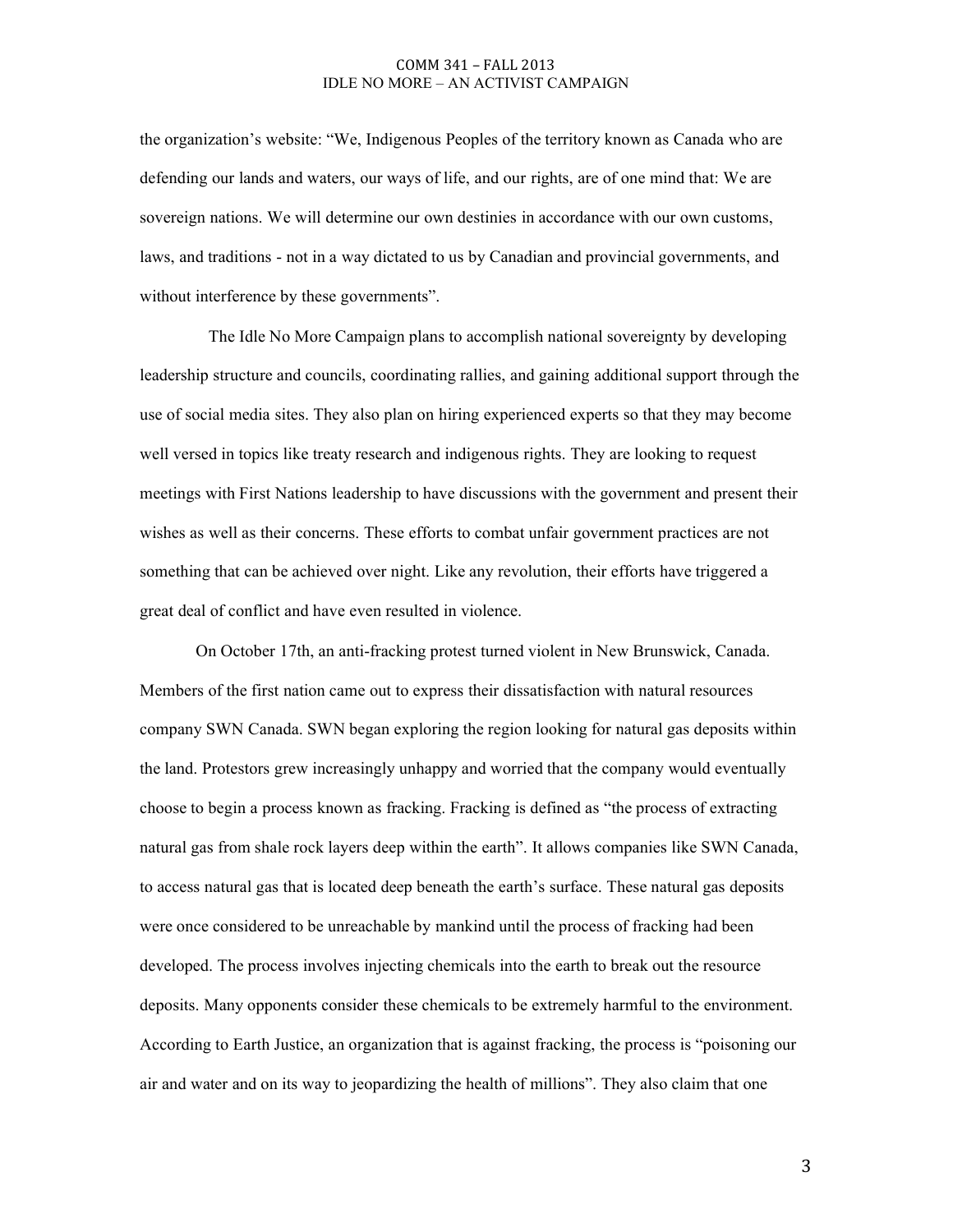should seek other alternatives and "find a better way, one that protects our health and gives us clean, and safe energy sources that never run out".

The riot in New Brunswick is just one of many protests that have been organized to combat the efforts of energy companies in Canada. The Idle No More Campaign is a product of ongoing tension between companies like SWN and the indigenous peoples throughout the country. This particular incident turned violent when police arrived to shut down the protest. Officers arrived armed with attack dogs, pepper spray, fire hoses, tear gas, rubber bullets, and even snipers. It resulted in the arrest of nearly 40 protestors, including Elsipogtog Chief Arren and several other council members. Rioters reacted to these arrests by setting a number of police vehicles on fire. There has been much dispute over the method that the police chose to deal with the protest. The RCMP or Royal Canadian Mounted Police said the protesters were arrested for numerous charges including violating firearms policies and violating the injunction. Protestors combated those allegations and claimed that the RCMP acted erratically, aggressively and unethically against unarmed citizens.

Violent events are crisis that have the power to destroy the reputation of any credible business or organization. The Idle No More Movement was caught in a social media firestorm that made headlines across the globe. This leads us to an important research question centered on effective crisis management. How can organizations like Idle No More deal with periods of crisis? What steps should be taken to insure that the violent incident does not threaten their otherwise credible and positive public image?

Before one can respond to a crisis similar to the one in New Brunswick, it is crucial that they know what elements make a situation a crisis. A crisis is "a non-routine event that risks undesired visibility that in turn threatens significant reputational damage". There are four types of crises: meteor, predator, breakdown, and morphing. A meteor crisis is an unexpected crisis that is not anticipated. An example of a meteor crisis is the Johnson & Johnson Tylenol crisis. During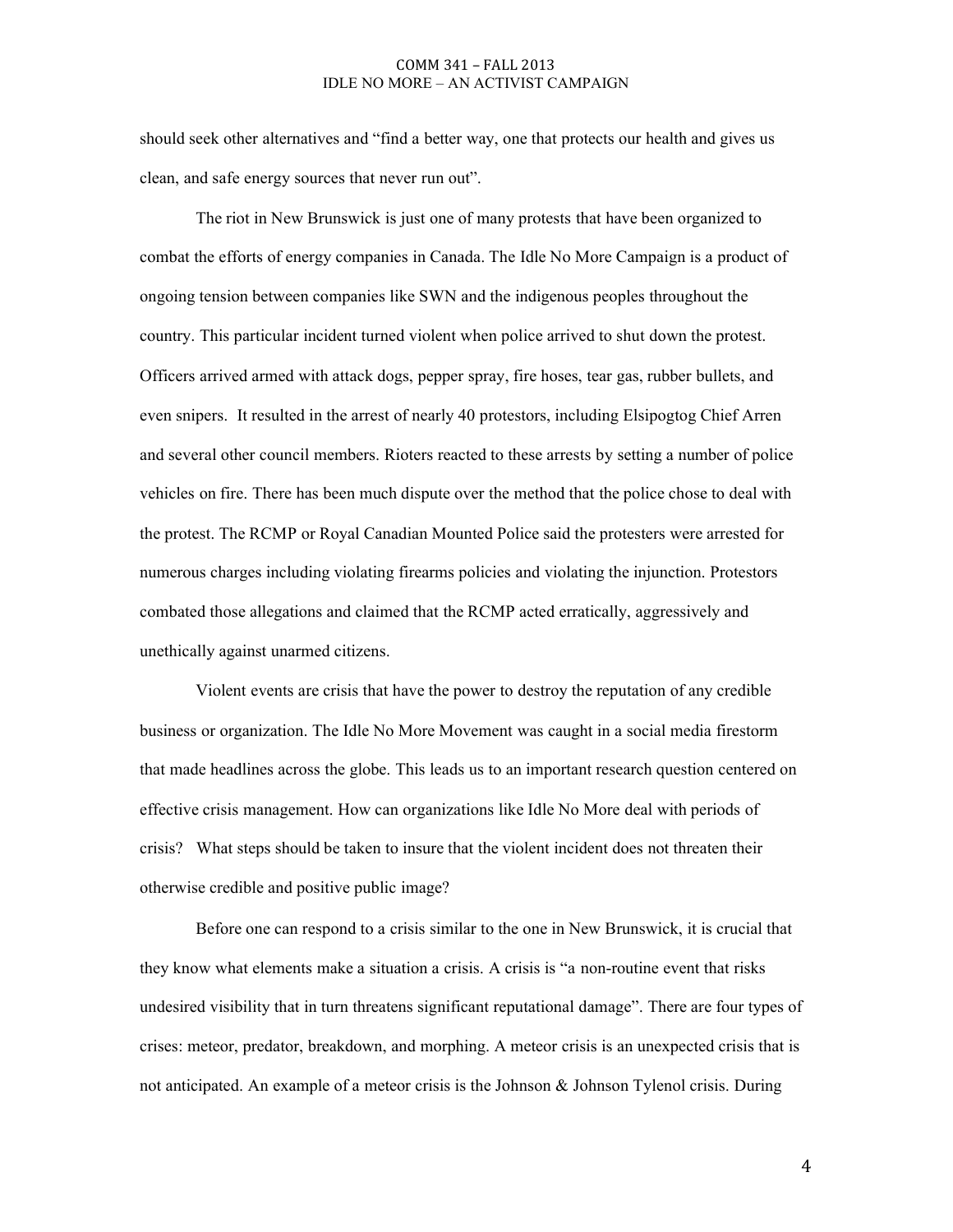this crisis, individuals took bottles of Tylenol off the shelf, and tampered with the pills inside the bottle. This event caused the death of five individuals who unknowingly purchased and ingested the tampered drug. A predator crisis occurs when a company or organization knowingly carries out an act that they consider to be wrong or immoral. These types of crisis occur when a company attempts to pull a fast one in attempt to get ahead. These types of crisis often result in law suits and the loss of a company's credibility. A breakdown crisis occurs when an employee of a company breaks the law. It is called a breakdown crisis because it generally involves a breakdown in company policy or procedure which in turn causes the crisis. The Exxon oil spill of 1989 is a good example of a breakdown crisis. Captain Joseph Hazelwood, who was in charge of controlling the ship, was asleep in his bunk. The captain was reportedly drunk at the time that the vessel crashed into a reef. His neglect caused thousands of barrels of crude oil to be dumped into Alaska's Prince William Sound. It is an example of a breakdown crisis, because an employee of Exxon failed to follow company procedure, which then in turn caused the crisis. The last type of crisis is known as a morphing crisis. Lastly, a morphing crisis is an event that starts out as one type of crisis and morphs into another. The Exxon oil spill could also be an example of a morphing crisis. At first it appeared that the crashing of a ship was an unexpected event that was difficult to avoid. This factor would lead people to believe that it was a meteor crisis. Once the public learned that the crash was caused by the captain's own intoxication, it then morphed into a breakdown crisis.

Many consider the riot that took place on October 17th to be a predator crisis. It appears that the Royal Canadian Mounted Police had to have known that they were using aggressive force against unarmed protestors. Many felt that it was necessary to use violence against men and women that showed little to no signs of threatening behavior. Snipers, fire hoses, attack dogs, and rubber bullets were just a few of the unethical tactics that the RCMP used to put an end to what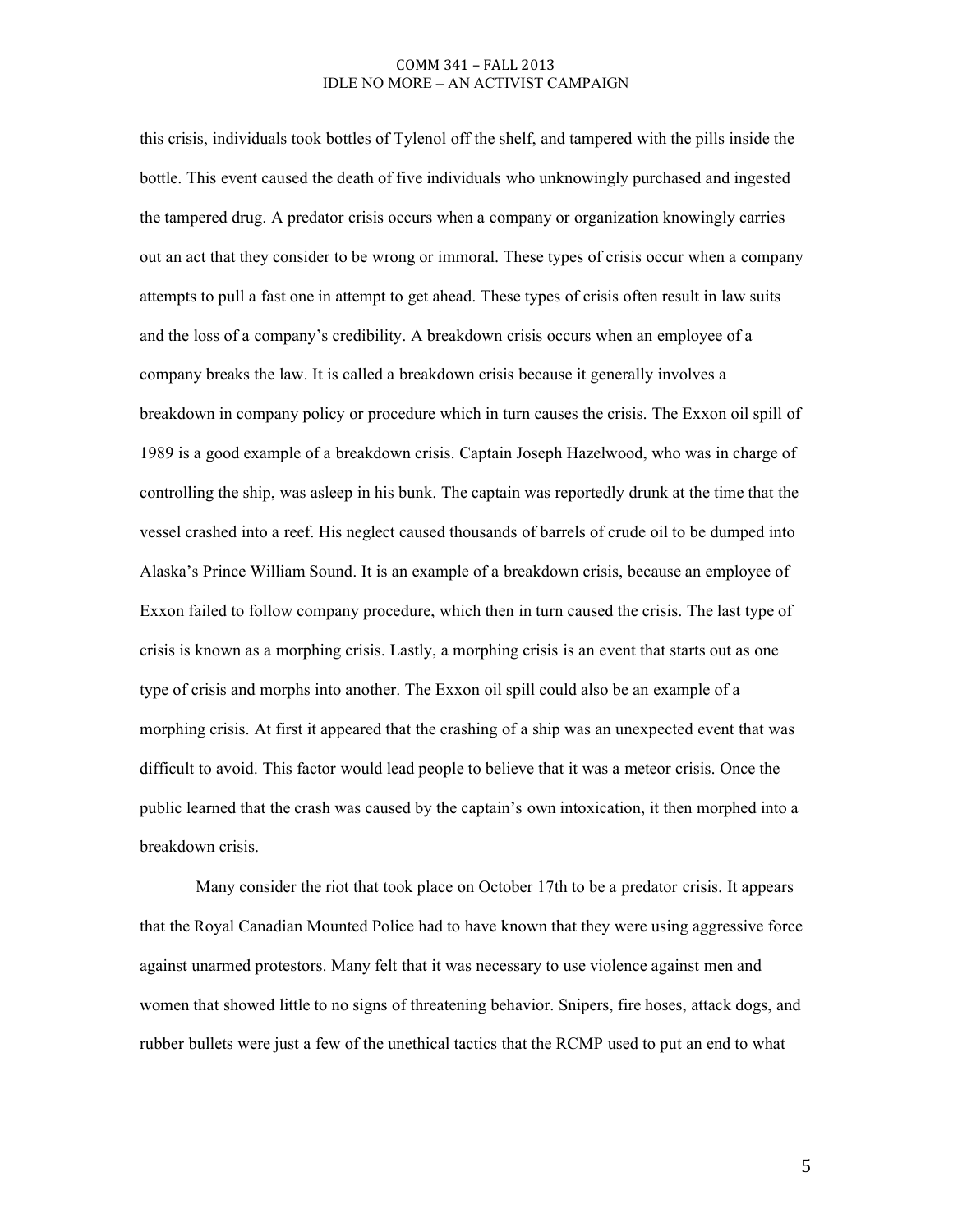many consider a peaceful protest. The police lost a great deal of credibility when the photos and videos of the incident reached viewers.

An organization's responses to an event like this must be planned extremely carefully. Acting erratically can have a negative, long lasting effect on the company or organization's reputation. Crisis response techniques still remain in an early stage of development. Today's crisis response strategies are the result of compiled research from case studies. An effective crisis response is made up of three distinct components. Responses to crisis should be quick, consistent, and open. These three components have proven to be consistently effective for several reasons. Being quick stresses the importance of getting the word out about the event quickly and efficiently. Many organizations depend on the use of social media to spread the word as quickly as possible. In an article titled, Crisis Management: A Communicative Approach, author Timothy Coombs claims that "crisis experts preach the need to get the word out within the first hour of the crisis". A quick response allows the organization in crisis to get their facts out first without allowing others to relay false information that could potentially portray the company in a negative light. The Idle No More movement understands the importance of getting the word out. Photos were immediately posted on social media sites by protesters who captured the brutality of the riot on their smart phones. Social media sites were flooded by coverage of the incident within minutes and hundreds of supporters took to the sites expressing their outrage towards the RCMP behavior. That majority of the photos and videos released were in posted in support of the protesters. According to the article, "The New Manifest Destiny: A Brief Political History of the Idle No More Movement", a quick search on Google trends for Canada revealed a 100 percent spike in search information for Rexton, New Brunswick. This statement shows the importance of a quick response. The protestors wasted no time uploading photos, videos and other reports about the brutality that occurred during the riot. This ensured that their accurate information was the first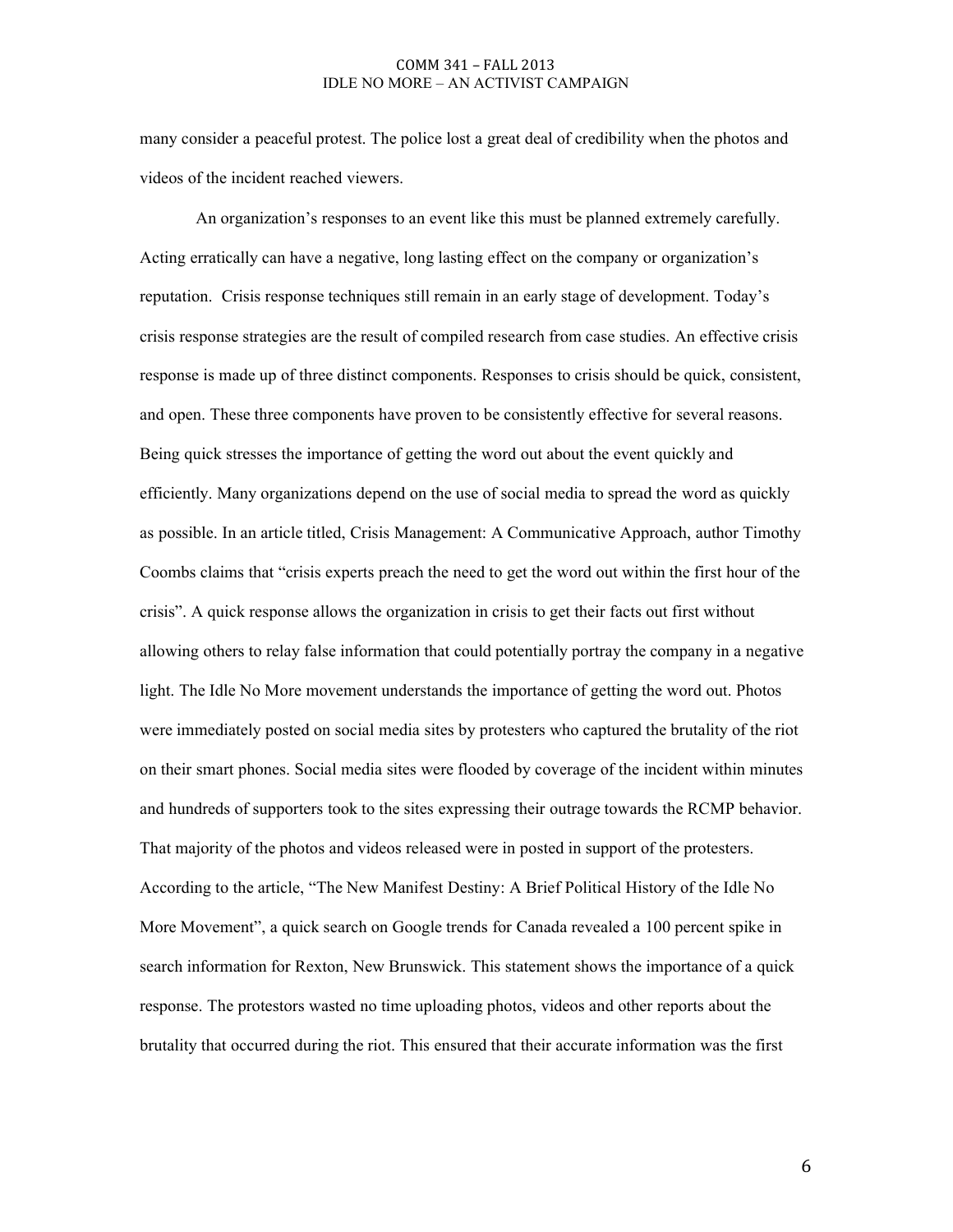accounts that surfaced which created a positive public perception of the movement. By responding first, the campaign was given the chance to control or regulate its own reputation.

Being consistent is the next response that leads to effective crisis response. Consistency means that there are no contradictions found within the information released by the company or organization. The message must remain consistent throughout the crisis response because it builds credibility among the organization. It is also important that the organization has a designated spokesperson. This ensures that the message stays constant. If there is more than one spokesperson appointed, it is important to keep each one informed of the current state of the crisis. This ensures that the information released stays the same throughout each stage of the response. The Idle No More Movement has released several statements that have remained consistent. They have managed to produce proof that collaborates with their statements to act as further evidence to their claims. This evidence includes photos and videos taken at the protest in New Brunswick which clearly reveal the unprovoked brutality. Members of the RCMP claimed that they grew aggressive only when threatened, but the video evidence reveals that this statement was not entirely true. This immediately tarnished the credibility of the police officials since they failed to remain consistent.

Being open is the last component of an effective crisis response plan. Being open is defined as remaining available to comment on the situation at hand. Being open is extremely important for several reasons. If a company or organization refuses to openly comment on an event, it appears to the public as though they have something to hide. It adds a shadow of doubt to the conversation and negatively affects the organization's credibility. The Idle No More Campaign understands the importance of an open relationship between the organization and its public. It is constantly looking to the media and providing the public with accurate information pertaining to the event. They are constantly providing statements in newspaper articles and even created an active blog on their website to promote a truthful conversation about the issue. These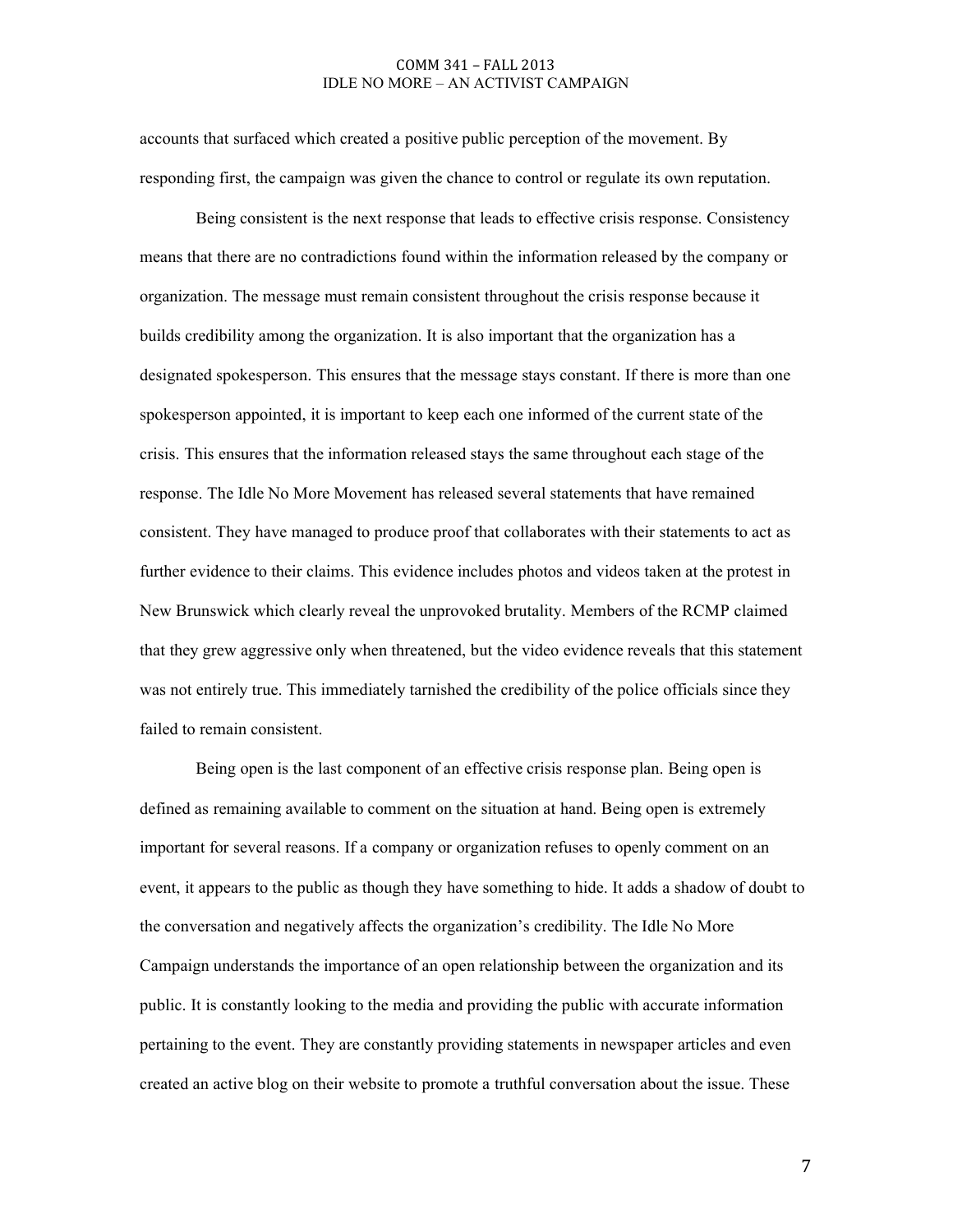blogs ask the public to share ideas, solutions and recommendations to ensure that the future of the campaign is positive. It is clear that they are making efforts to keep communication open, rather than hiding or covering up any important details.

Keeping your publics informed through social media is yet another way to remain open and willing to encourage an open dialogue. The Idle No More campaign currently depends on social media now more than ever. On Friday, July 28th, the Idle No More Campaign launched a brand new website and communication platform centered on the use of social media sites. The purpose of the new campaign was to engage people on the issue through web, social media, email and text. Idle No More organizer, Crystle Lightning, stated "We know that this is a global movement with this new website grassroots organizers everywhere will be able to connect, share resources, and see all of their events and actions-literally all on one map"(Lightning).

Their use of social media is one of the main reasons why the movement has been considered successful on a global scale. As of 2013, Facebook, a popular social media site, has nearly one billion users. Approximately 200 million of those users only access the site on mobile devices. In a matter of seconds, society has access to thousands of sites and databases and can search even the newest of stories. In the case of the Idle No More Campaign, protestors were able to upload videos and photos of the incident in a matter of minutes. This allowed individuals around the world to see the events that occurred first hand. The power of photos and videos is extremely compelling and leaves no piece of information to the imagination. This allowed society to see the police brutality with their own eyes which in turn did wonders for the campaign. Members of society immediately came to the defense of the protestors and the campaign gained even more national news coverage. With the growing number of active supporters, the Idle No More Campaign is only gaining momentum. Business and other organizations should use the Idle No More Campaign as an example for effective crisis management.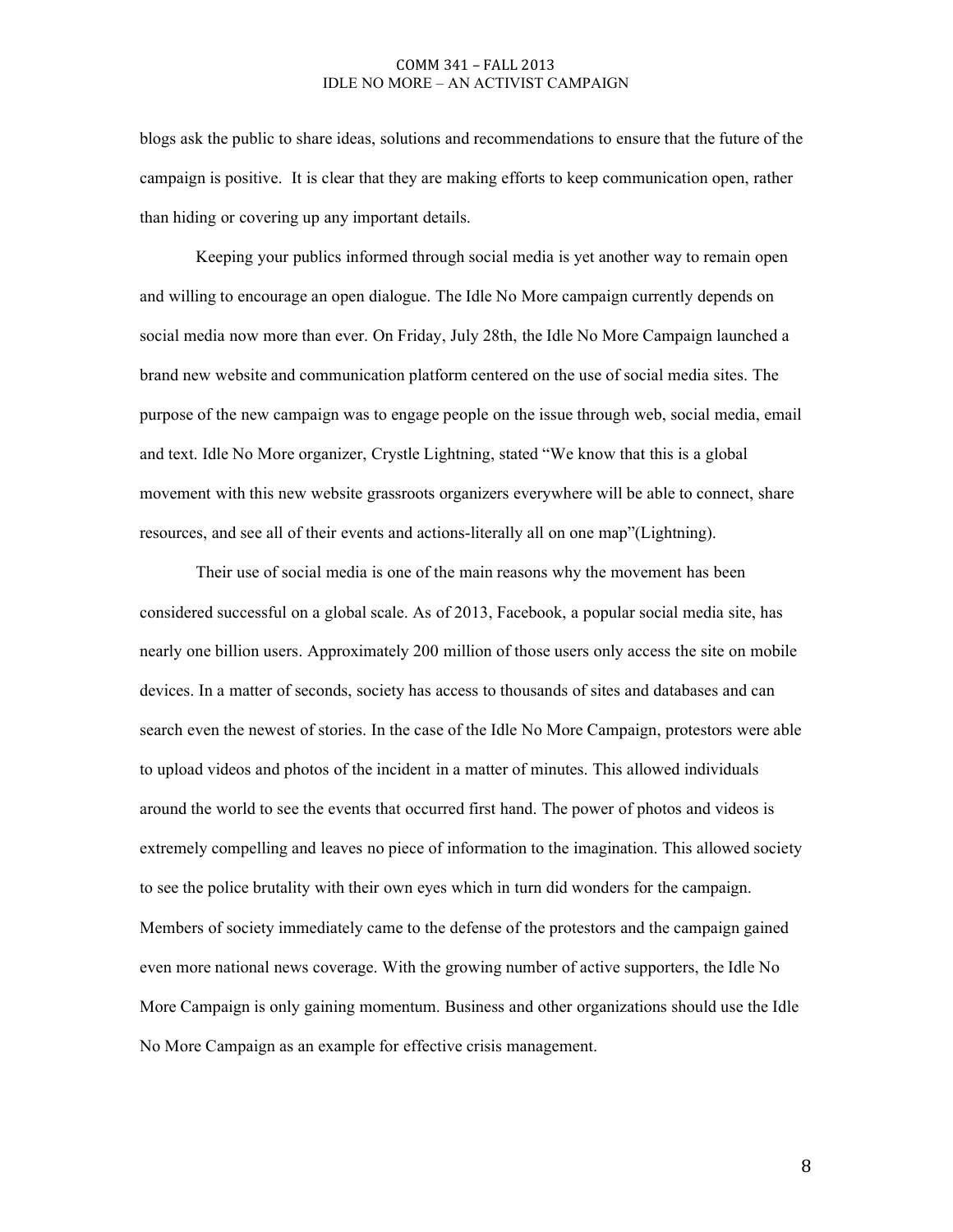These three components of effective crisis response strategies have helped the Idle No More Movement to manage a situation that could have ruined their reputation if not handled properly. My research suggests that many people are in support of the movement. In my opinion, society values a company's ability to remain quick, consistent and open. That is not something that is easy to do in the wake of crisis. The fact that the Idle No More Campaign has achieved all three of these components is something that is greatly valued by the public. The organization is continuing to grow in supporters, which leads one to believe that the campaign is only getting stronger. This case study is extremely significant in the field of activist campaigns because it demonstrates how an organization should properly approach a crisis. The movement managed to take an extremely difficult situation and turn it into one that is positive and beneficial for the cause.

.